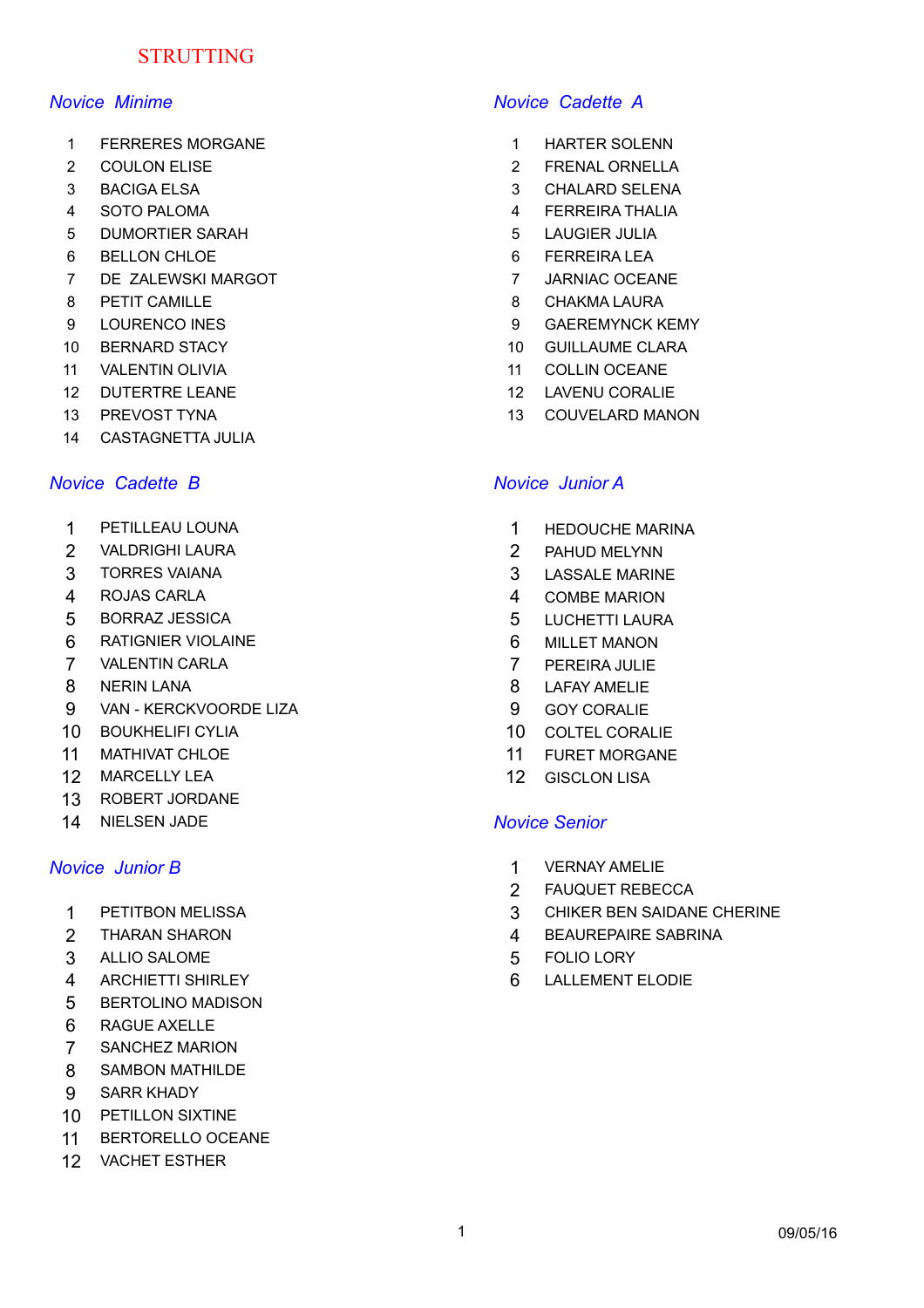- 1 GIOVANNONI LIA MARIA 1 LACZI REBECA
- 2 ARNAUD MAEVA 2 ORIAL JULIE
- 
- 

### *Supérieur Senior Supérieur Junior*

- 
- 
- 
- 4 BEAUDOUIN GWENDOLINE A LOT AND HALLAURA
- 5 BOUCHARD CORALINE **5 BARTHELIER CINTHIA**
- 6 CHAUTARD JUSTINE **6 CARADU KENZA**
- 
- 8 HANS MELANIE COMERA EVA
- 
- 
- 11 ITSWEIRE MELISSA 11 PHILEAS MARINA
- 
- 13 DIGAS CLEMENCE 13 BELOTTI ANAIS
- 14 VERRIER GWENDOLINE 14 REY OCEANE
- 15 LAZZARINI DAPHNEE 15 CRHARDT LUDIVINE
- 16 BAUDRIER CYNTHIA 16 GARCIA LEA
- 

## *Supérieur Minime Supérieur Cadette*

- 
- 
- 3 MEZARD ZOE 3 PACHECO KELLY
- 4 PANTALEO CARLA 2008 CAVATORTA MAELINE
	- **5** BASTIDE MANDY
	- 6 AUBRY LEA
	- **7** HOREN MAYLLIS
	- 8 COLOMBET CHARLYNE

- 1 PIRES SONIA 2008 2009 2010 2020 2020 2020 2020 2020 2020 2020 2020 2020 2020 2020 2020 2020 2020 2020 2020 2020 2020 2020 2020 2020 2020 2020 2020 2020 2020 2020
- 2 COLLE LAURIE 2 CHAVAUDREY ORLANE
- 3 KERDO LENA 3 MOREAU EVA
	-
	-
	-
- **7 DAGONNEAU LEA 7 TESTA SAMSON ALIZEE** 
	-
- 9 LAUTIER JENNIFER 19 COUILLE MARIE ANGE
- 10 EXTRAIT LUCIE 10 TORRES LOANA
	-
- 12 DEFOND JULIE 12 PERSICOT ALESSIA
	-
	-
	-
	-
- 17 GUEGAN ELOISE 17 BON CORNELLIA
	- 18 ROYER CORNELIA
	- 19 MAUJEAN CORALINE<br>20 VAURY NINON
	- **VAURY NINON**
	- 21 BAYLE AMELIE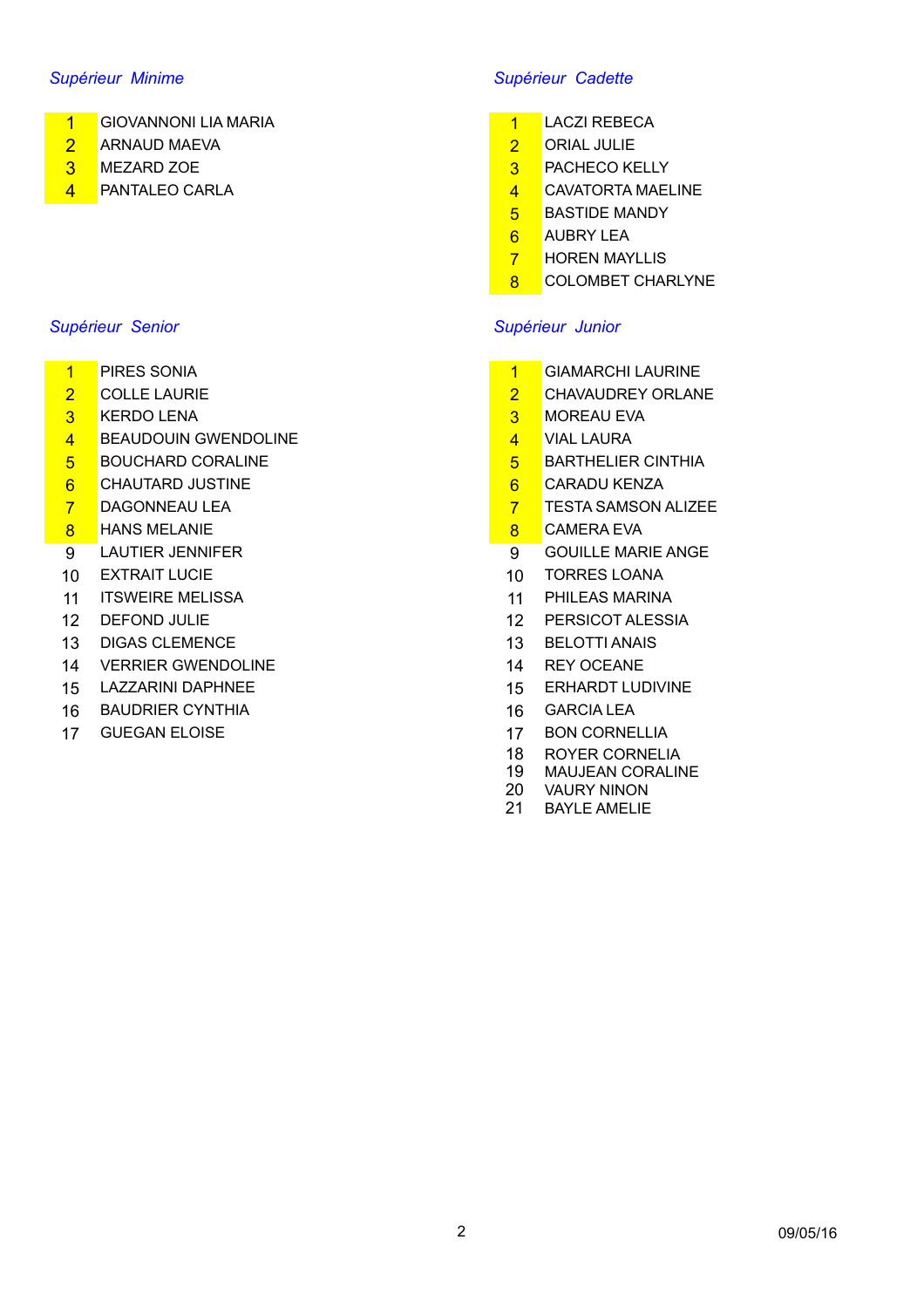# 2 BATONS

- 1 DANIEL ANDREA 1 FABIEN LILLY
- 
- 3 ABRIOL CORALINE 3 DONIS CAMILLE
- 4 RADONDY CLAIRE **4 FRENAL ORNELLA**
- 
- 

- 
- 
- 3 NIELSEN JADE
- 
- 5 SERENA MARIE
- 6 VAN KERCKVOORDE LIZA 1 PETITBON MELISSA
- 
- 
- 9 THARAN JOYCE 2008 1999 12:00 12:00 12:00 12:00 12:00 12:00 12:00 12:00 12:00 12:00 12:00 12:00 12:00 12:00 12:00 12:00 12:00 12:00 12:00 12:00 12:00 12:00 12:00 12:00 12:00 12:00 12:00 12:00 12:00 12:00 12:00 12:00 12:00
- 10 BORRAZ KELLY 5 REY OCEANE
- 11 MELCQUIOUD OCEANE 6 RENOUX ANAIS
- 

## *Intermédiaire Junior A* 9 PRAS MEGGIE

- 
- 
- 3 FURET MORGANE
- 
- 5 GROLLEAU ILANA
- 6 CARADU MYRIAM 1 BUENO MELANIE
- 7 JOUVENEL LUDIVINE 2 PREVOST MEGANE
- 
- 9 GOUILLE MARIE ANGE 4 ROUILLON CLAUDIA
- 10 LEXTRAIT LAURA 5 COLLIN LINDSAY
- 

- 1 GIOVANNONI LIA MARIA 10 DAHAN EMELINE
- 2 AUDAIRE JUSTINE 11 JAMMET MARIE

- 1 BARTHELIER CINTHIA 15 ROQUES MELENA
- 2 MOUYSSET MANON
- 
- 4 CHANTENAY LEA
- 5 ROYER CORNELIA 1 ROYE OCEANE
- 6 CARADU KENZA 2 BASTIDE MANDY

# *Intermédiaire Minime Intermédiaire Cadette A*

- 
- 2 PANTALEO CARLA 2 CAVATORTA MAELINE
	-
	-
- 5 RAVASIO LISA 5 LACZI REBECA
- 6 PIET MARGOT 6 COLOMBET CHARLYNE
- *Intermédiaire Cadette B* 7 LAVIOLETTE ROMANE
	- 8 LAVENU CORALIE
	- 1 ALLARD ELEA 9 LEFRANCAIS LAURA
	- 2 PIET MATHILDE 10 GUERIN LUCILLE<br>3 NIFI SEN JADE

## 4 PETILLEAU LOUNA *Intermédiaire Junior B*

- 
- 7 PREVOST SARA 2 MICHALLET MARIE LAURENCE
- 8 AYED MAISSANE 3 MORLAT CHARLOTTE
	-
	-
	-
- 12 RUHL ELYNE 7 ROUSSEAU MANON
	- 8 SANTONI LAURA
	-
	- 10 TOUSSAINT LINE
- 1 CAMERA EVA 11 TOIRE MARINA
- 2 FIN ALINE 2000 12 BOUCHET VANESSA

### 4 JAMMET LEA *Intermédiaire Senior*

- 
- 
- 8 FOLIO LOUISE 3 GRANJON BELINDA
	-
	-
- 11 MARNAS MARIE **12 OCC 12 OCC 12 OCC 12 OCC 12 OCC 12 OCC 12 OCC 12 OCC 12 OCC 12 OCC 12 OCC 12 OCC 12 OCC 12 OCC 12 OCC 12 OCC 12 OCC 12 OCC 12 OCC 12 OCC 12 OCC 12 OCC 12 OCC 12 OCC 12 OCC 12 OCC 12 OCC 12 OCC 12 OCC 12** 
	- 7 CHARMET AMELIE
- *Avancée Minime* 8 LAZZARINI DAPHNEE
	- 9 DELMAS CHRISTINE
	-
	-
	- 12 FOLIO LORY
- *Avancée Junior* 13 TUTRICE CHLOE
	- 14 EYMARD MELANIE
	-

## 3 VIAL LAURA *Avancée Cadette*

- 
-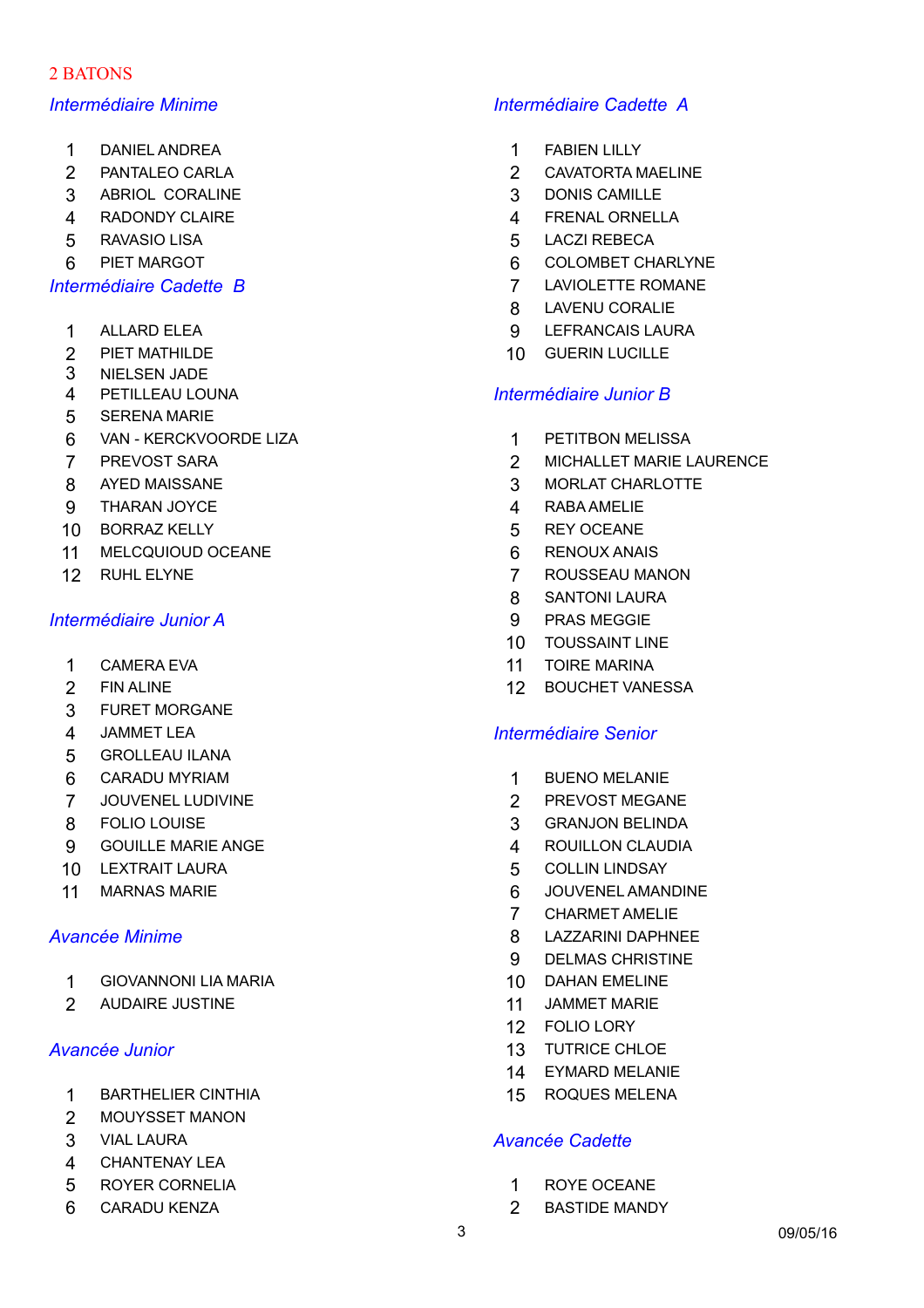## *Avancée Senior Garçon Junior*

- 1 BOULAHROUF TANIA 1 BERNARD ALEXY
- 2 BEAUDOUIN GWENDOLINE 2 30TO MATTHEO
- 
- MARGUIER FLORINE 4 MATJASEC QUENTIN
- EXTRAIT LUCIE 5 ROBERT MAEL

# **Garcon Senior** 3 Bâtons

## STASZAK ALAN *Avancée*

- CIERP JASON
- 3 AUBRY JEREMY 1 DEFOND JULIE

- 
- 
- DEFOND JULIE 3 COLLIN NORMAN
	-
	-

# DUOS

## *Débutant Minime*

- DE ZALEWSKI MARGOT / RADONDY CLAIRE
- PETIT CAMILLE / VALENTIN OLIVIA
- COULON ELISE / GROSBOIS LILOU
- DEBAETS DORINE / CELLIER SERVIER LAURIANE
- DUMORTIER SARAH / GRANJON LOUANE
- VUILLEY MAELYS / VUILLEY MAEVA
- ARNAUD CLEA / SANCHEZ TIFFAINE

## *Débutant Cadette*

- DUVAL CHLOE / PETILLEAU LOUNA
- BUISSIER OCEANE / CHALARD SELENA
- LAVENU CORALIE / NIELSEN JADE
- SARPAUX ANAIS / VAN KERCKVOORDE LIZA
- CHENAULT ELODIE / GILLES LEONIE
- BORRAZ JESSICA / BORRAZ KELLY
- MELCQUIOUD OCEANE / PREVOST SARA
- MISINKIEWIEZ ALISON / RABA MAUD
- PELLEN MARINE / TOUSSAINT CORALIE
- MARCELLY LEA / VALENTIN CARLA
- DELORME SOLENE / JORIS ESTELLE
- FERREIRA THALIA / GUILLAUME CLARA
- LAVIOLETTE ROMANE / RAGUE AXELLE
- LEXTRAIT LAURA / MICHAT JULIE
- BERNARD STACY / JOURNOUD FLAVIE
- GUILLARD MANON / LAGOUTTE LILOU
- BOUKHELIFI CYLIA / GAUTHE MATHILDE
- COLLIN OCEANE / TUTRICE MELINE
- REHOUDJA CLARA / REHOUDJA MANON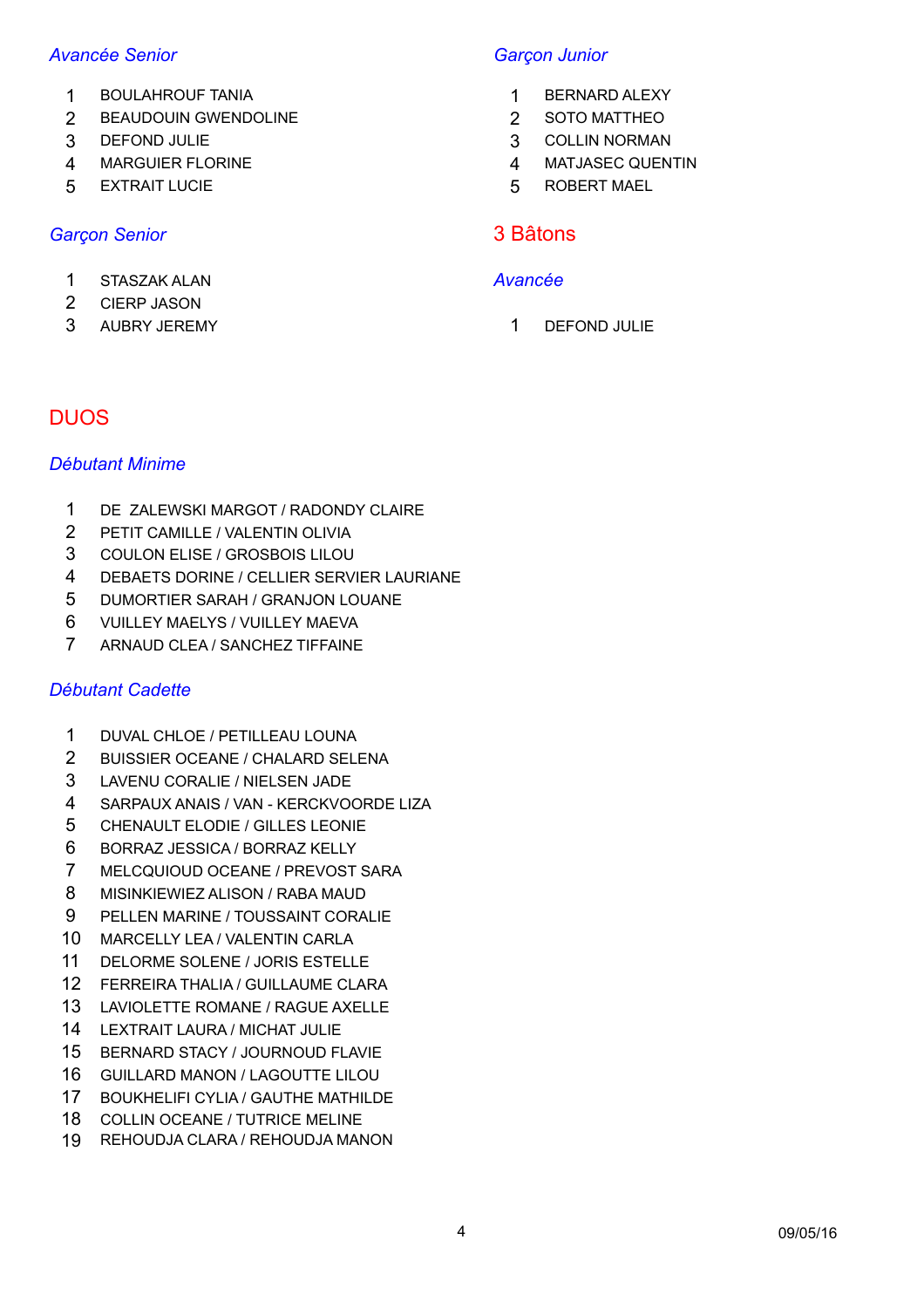# *Débutant Junior*

- BENOIT JADE / TESTA SAMSON ALIZEE
- DUFOSSE CLARA / LASSALE MARINE
- CHIKER BEN SAIDANE CHERINE/PRAS MEGGIE
- LACHAUD CHLOE / ROUSSEL CELINE
- LUCHETTI LAURA / SANTONI LAURA
- MOREIRA DE SOUZA ELIZA/ THARAN SHARON
- COLTEL CORALIE / NAMOUCHI CHEIMA
- 8 BON CORNELLIA / GARCIA LEA
- DELANOUE MORGANE / HEDOUCHE MARINA
- LAFAY AMELIE / DIGAS CAMILLE
- HENIQUE OCEANE / NAOUR CASSANDRE
- PETILLON SIXTINE / VIETTI MORGANE
- ENFER MANON / LEJOUR AMANDINE

# *Débutant Senior*

- BUENO MELANIE / RIBEIRO MALORY
- LAZZARINI DAPHNEE / JOUVENEL AMANDINE
- MORLAT CHARLOTTE / VERNAY AMELIE
- THARAN SHIRLEY / MARTIN OLIVIA

## *Supérieur Cadette*

- CAVATORTA MAELINE / VALDRIGHI LAURA
- 2 MARGOT LOLA / PERSICOT LENA
- BORDET SIMONNET CAMILLE / MARTIN LAURELINE
- BERNARD ALEXY / BLANC LAURINE
- MEZARD ZOE / TORRES VAIANA
- COLOMBET CHARLYNE / COLOMBET VILLET LOU ANN

### *Supérieur Junior*

- CARLOTTI SERENA / MOUYSSET MANON
- 2 MOREAU EVA / LOPES SHANI
- JAMMET LEA / ROYER CORNELIA
- 4 PHILEAS CEDRIC / PHILEAS MARINA
- PHILIBERT ALINE / COMBE MARION
- LEGRAND AURELIE / PEGUY FLORIANE
- MARIE MAEVA / ROUSSEAU MANON
- BASTIDE MANDY / PREVOST MEGANE
- REY OCEANE / TOUSSAINT LINE
- BARTHELIER CINTHIA / GROLLEAU ILANA
- CARADU KENZA / CARADU MYRIAM
- RABA AMELIE / ROYE OCEANE

### *Supérieur Senior*

- KERDO LENA / VAITILINGOM DANA
- 2 BEAUDOUIN GWENDOLINE / CIERP JASON
- FOLIO LORY / FOLIO LOUISE
- VERNAY ELISE / PARCERO LAURIE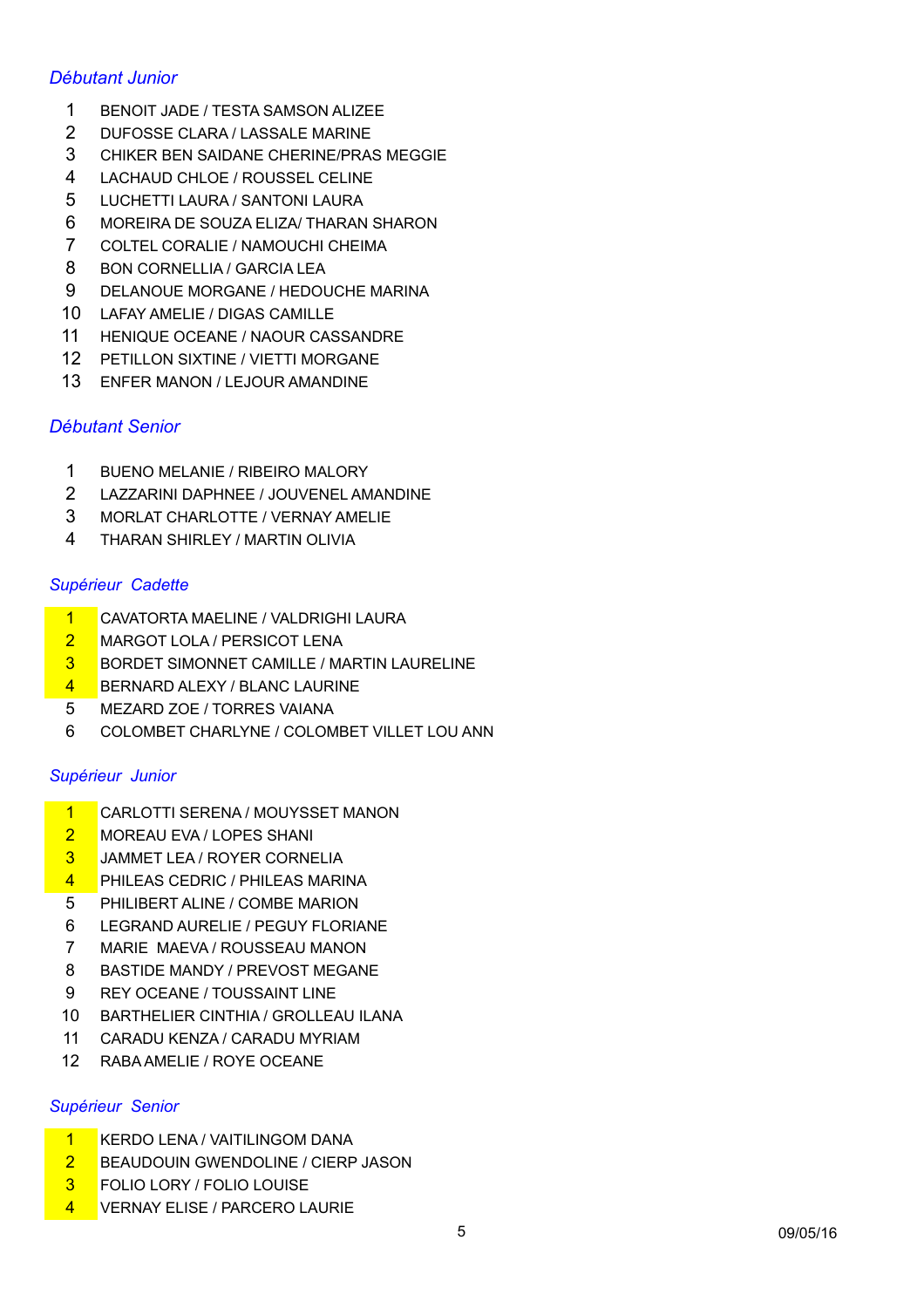# 1 BATON

- 
- 
- 
- 
- 
- 6 FLATTIER STELLA 6 LEVISSE LALIE
- 7 DI GIOVANNI ALEXIA 7 PREVOST TYNA
- 8 BERNARD NOELLY 20 8 GROSBOIS LILOU
- 9 DROGUE ELONA 9 RAVASIO LISA
- 

### *FINALE Préliminaire Cadette* 12 LACZI JOHANNA

- 1 MARTIN LAURA 14 BELLON CHLOE
- 2 FRENAL ORNELLA 15 DUTERTRE LEANE
- 3 TOUSSAINT CORALIE
- 
- 5 JAROSZEWSKI CARLA
- 6 PETILLEAU LOUNA 1 LUCHETTI LAURA
- 7 HOREN MAYLLIS 2 DUFOSSE CLARA
- 
- 9 LAVIOLETTE ROMANE 4 BAPT EMMA
- 10 MARCELLY LEA 6 1 2 3 3 4 4 5 5 6 6 5 6 6 5 6 6 7 4 5 6 7 7 8 7 8 7 7 8 7 7 8 7 8 7 8 7 7 8 7 8 7 8 7 8 7 8 7 8 7 8 7 8 7 8 7 8 7 8 7 8 7 8 7 8 7 8 7 8 7 8 7 8 7 8 7 8 7 8 7 8 7 8 7 8 7 8 7 8 7 8 7 8 7 8 7 8 7 8 7 8 7 8
- 
- 
- 13 VAN KERCKVOORDE LIZA 8 MIQUAU LAURIANE
- 
- 
- 16 FERREIRA THALIA 16 NOVEMBER 11 CAMERA EVA
- 
- 18 MORILLON MANON 13 SANTONI LAURA
- 
- 
- 

### *Poussin FINALE Préliminaire Minime*

- 1 RUHL TILIA 1 DE ZALEWSKI MARGOT
- 2 PONT ALICIA 2 BACIGA ELSA
- 3 BOURGEOIS AMBRE 2012 12:00 2012 13 FERRERES MORGANE
- 4 TEDESCHI CLARA 4 LARRUE DE LEMOS SHARLEN
- 5 VUILLEY MAELYS 5 MARENAUD CLARA
	-
	-
	-
	-
- 10 ROCHIER ERIN 10 DAVENEL AGATHE
	- 11 LOURENCO INES
	-
	- 13 PELLEN MARINE
	-
	-

### 4 MATHIVAT CHLOE *FINALE Préliminaire Junior*

- 
- 
- 8 LAINE LEA 3 LACHAUD CHLOE
	-
	-
- 11 MELCQUIOUD OCEANE 6 MOREIRA DE SOUZA ELIZABETH
- 12 NIELSEN JADE 7 THARAN SHARON
	-
- 14 LAUGIER JULIA 9 TESTA SAMSON ALIZEE
- 15 HARTER SOLENN 10 PUYJALINET MAEVA
	-
- 17 SARPAUX ANAIS 12 COMBE MARION
	-
- 19 DOYEN JADE 14 MISINKIEWIEZ ALISON
- 20 LAVENU CORALIE 15 BUISSIER OCEANE
- 21 STEBOUN EVE 21 ARCHIETTI SHIRLEY
	- 17 NAMOUCHI CHEIMA
	- 18 LASSALE MARINE
	- 19 GOY CORALIE
	- 20 BOUCHET VANESSA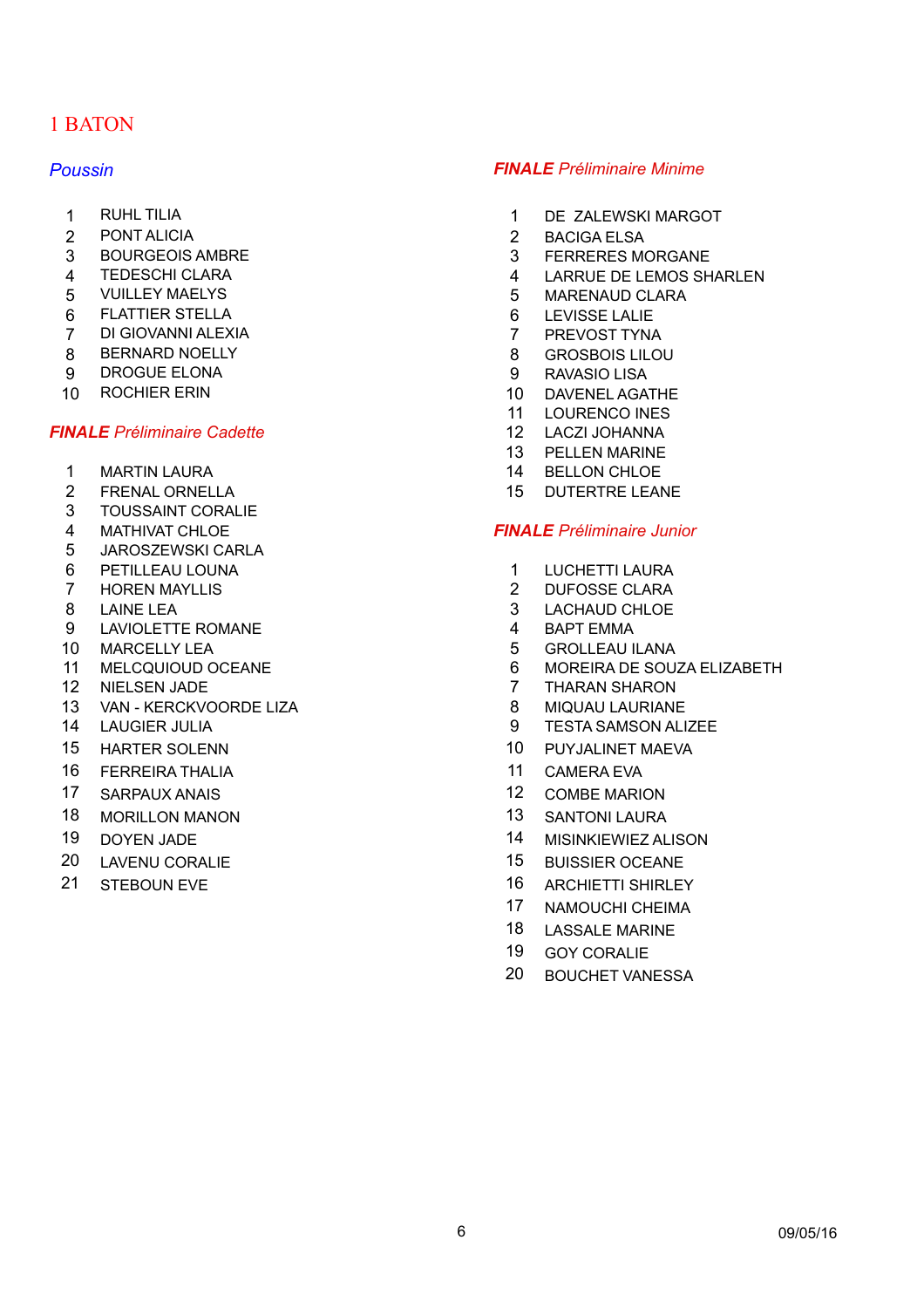- 1 ROUILLON CLAUDIA 1 ABRIOL CORALINE
- 2 CHIKER BEN SAIDANE CHERINE 2 2 MEZARD ZOE
- 
- 4 VERRIER GWENDOLINE 4 ARNAUD MAEVA
- 5 RIBEIRO MALORY 5 DANIEL ANDREA
- 6 LAZZARINI DAPHNEE 6 CROS CLARISSE
- 
- 8 FAUQUET REBECCA 8 RUHL LEANE
- 9 FOURNIER MEGANE 9 MARQUES LOLA
- 10 SEGERAL ALEXANDRA 10 10 PIET MARGOT
- 11 TUTRICE CHLOE 11 VINEY SELENE
- 12 LALLEMENT ELODIE
- 13 RODRIGUEZ ELIZABETH **Finale** Intermédiaire Cadette
- 14 PIDOU AMANDINE
- 15 QUIBLIER MELANIE 15 VALDRIGHI LAURA
- 16 ROQUES MELENA 2 PACHECO KELLY
- 

### **Finale** Intermédiaire Junior 5 CHENAULT ELODIE

- 1 REVILLON ALLAN 7 ROBERT MAEL
- 
- 
- 
- 5 GOUILLE MARIE ANGE
- 6 MICHALLET MARIE LAURENCE *Intermédiaire Senior*
- 7 RENOUX ANAIS
- 
- 9 PETITBON MELISSA 2 COLLIN LINDSAY
- 10 ROUSSEAU MANON 3 FOLIO LORY

- 1 GIOVANNONI LIA MARIA 1999 PERANJON BELINDA
- 2 AUDAIRE JUSTINE 8 BUENO MELANIE

- 
- 2 PERSICOT LENA 14 JACOB BIANCA
- 3 LEGRAND AURELIE 15 CHARMET AMELIE
- 4 BASTIDE MANDY
- 5 RODRIGUEZ ANA
- 6 ROYE OCEANE
- 7 MARTIN LAURELINE
- 8 BLANC LAURINE

### *Préliminaire Senior Intermédiaire Minime*

- 
- 
- 3 VERNAY AMELIE 3 PANTALEO CARLA
	-
	-
	-
- 7 AVEILLA JULIA 7 MICALLEF MAGNIN EMMA
	-
	-
	-
	-

- 
- 
- 17 MARTIN OLIVIA 2008 12 MB 2008 12 MB 3 BORDET SIMONNET CAMILLE
	- 4 FABIEN LILLY
	-
	- 6 CAVATORTA MAELINE
	-
- 2 REY OCEANE 8 CHALARD SELENA
- 3 JAMMET LEA 9 ORIAL JULIE
- 4 FIN ALINE 10 RUHL ELYNE

- 8 CARADU MYRIAM 1 PRIEUR AXELLE
	-
	-
	- 4 PREVOST MEGANE
- *Avancée Minime* 5 BLANC SEVERINE
	- 6 DELMAS CHRISTINE
	-
	-
	- 9 DUFRAISSE CHARLENE
	- 10 JAMMET MARIE
- **Avancée Cadette** 11 DAHAN EMELINE
	- 12 GROLLEAU IDALINE
	- 1 MARGOT LOLA 13 JOUVENEL AMANDINE
		-
		-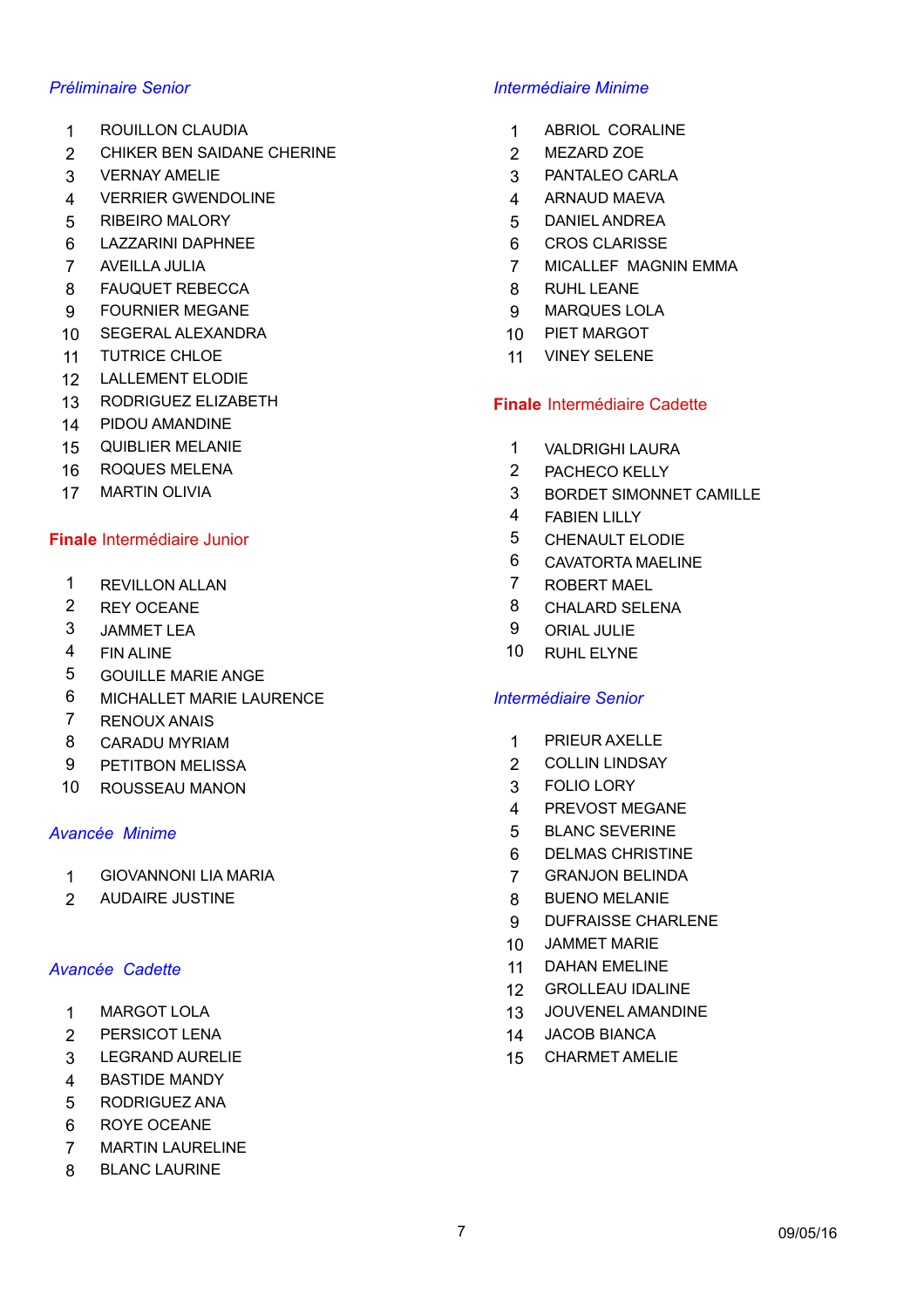- 
- 2 CHAVAUDREY ORLANE 2 2 KERDO LENA
- 3 CHANTENAY LEA 3 PIRES SONIA
- 
- 5 ROYER CORNELIA 5 BOULAHROUF TANIA
- 
- 7 BARTHELIER CINTHIA 7 DEFOND JULIE
- 8 PHILIBERT ALINE 8 EXTRAIT LUCIE
- 
- 10 MARSIFI JORDAN 10 HANS MELANIE
- 11 PERSICOT ALESSIA 11 MARIE MAEVA
- 
- 13 GARRAUD ROXANNE 13 PARCERO LAURIE
- 

## *Garçon Junior*

- 1 PHILEAS CEDRIC
- 
- 
- 
- 
- 
- 7 COLLIN NORMAN
- 8 MATJASEC QUENTIN

### *FINALE Poussins- Prél.Minime*

- 1 DE ZALEWSKI MARGOT
- 2 FERRERES MORGANE
- 3 RUHL TILIA
- 4 PONT ALICIA
- 5 BACIGA ELSA
- 6 BOURGEOIS AMBRE

### *Avancée Junior Avancée Sénior*

- 1 CARLOTTI SERENA 1 VAITILINGOM DANA
	-
	-
- 4 MOUYSSET MANON 4 BEAUDOUIN GWENDOLINE
	-
- 6 MOREAU EVA **6 CHAUTARD AMELIE** 
	-
	-
- 9 VIAL LAURA 9 LAUTIER JENNIFER
	-
	-
- 12 PEGUY FLORIANE 12 MARGUIER FLORINE
	-
- 14 CARADU KENZA 14 BAUDRIER CYNTHIA
	- 15 GUEGAN ELOISE

### *Garçon Senior*

- 2 REVILLON ALLAN 2 REVILLON ALLAN
- 3 BERNARD ALEXY 2 AUBRY JEREMY
- 4 SOTO MATTHEO 3 STASZAK ALAN
- 5 ROBERT MAEL 4 ASTIJIANO AURELIEN
- 6 LAUGIER MATT SALL STREET STREET STREET AND THE SERIES OF BERTOIA MATTHIEU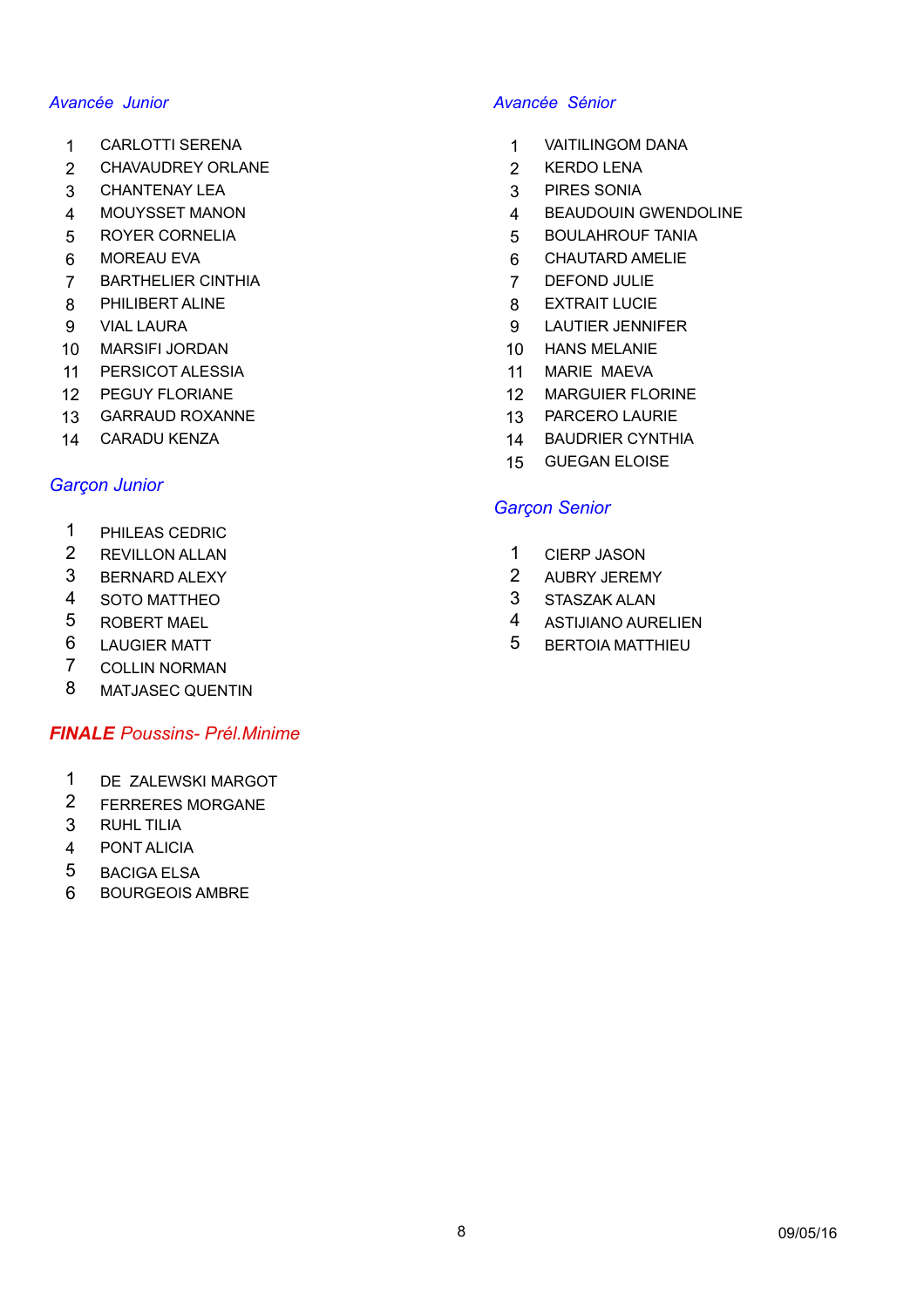# DANSE SOLO

- 
- 2 GIOVANNONI LIA MARIA 2 PERSICOT LENA
- 3 PANTALEO CARLA 3 BASTIDE MANDY
- 
- 5 DANIEL ANDREA 5 MARGOT LOLA
- 
- 
- 8 ABRIOL CORALINE
- 9 PIET MARGOT
- 10 RUHL LEANE

- 1 CARLOTTI SERENA 1 VAITILINGOM DANA
- 2 BARTHELIER CINTHIA 2 KERDO LENA
- 
- 4 CHAVAUDREY ORLANE 4 COLLE LAURIE
- 
- 
- 
- 8 CHANTENAY LEA 8 LAUTIER JENNIFER
- 9 PERSICOT ALESSIA 9 MITTON COLLEEN
- 10 PEGUY FLORIANE 10 DEFOND JULIE
- 11 CARADU KENZA 11 VERNAY ELISE
- 12 GARRAUD ROXANNE 12 GUEGAN ELOISE
- 

- 1 BERNARD ALEXY 1 MARTIN CYRIL
- 
- 3 PHILEAS CEDRIC 3 AUBRY JEREMY
- 4 COLLIN NORMAN 4 CIERP JASON
- 

### *Minime Cadette*

- 1 ARNAUD MAEVA 1 RODRIGUEZ ANA
	-
	-
- 4 AUDAIRE JUSTINE 4 LEGRAND AURELIE
	-
- 6 CROS CLARISSE 6 MARTIN LAURELINE
- 7 MEZARD ZOE 7 ROYE OCEANE

### *Junior Senior*

- 
- 
- 3 VIAL LAURA 3 BEAUDOUIN GWENDOLINE
	-
- 5 GIAMARCHI LAURINE 5 CHAUTARD JUSTINE
- 6 ROYER CORNELIA 6 CHAUTARD OCEANE
- 7 MOREAU EVA 7 BOUCHARD CORALINE
	-
	-
	-
	-
	-
- 13 PHILIBERT ALINE 13 MARGUIER FLORINE
	- 14 EXTRAIT LUCIE
	- 15 ROSSIGNOL ESTELLE
	- 16 BAUDRIER CYNTHIA

### *Garçon Junior Garçon Senior*

- 
- 2 SOTO MATTHEO 2 MOREIRA STEPHANE
	-
	-
- 5 ROBERT Maël 5 BERTOIA MATTHIEU
	- 6 ASTIJIANO AURELIEN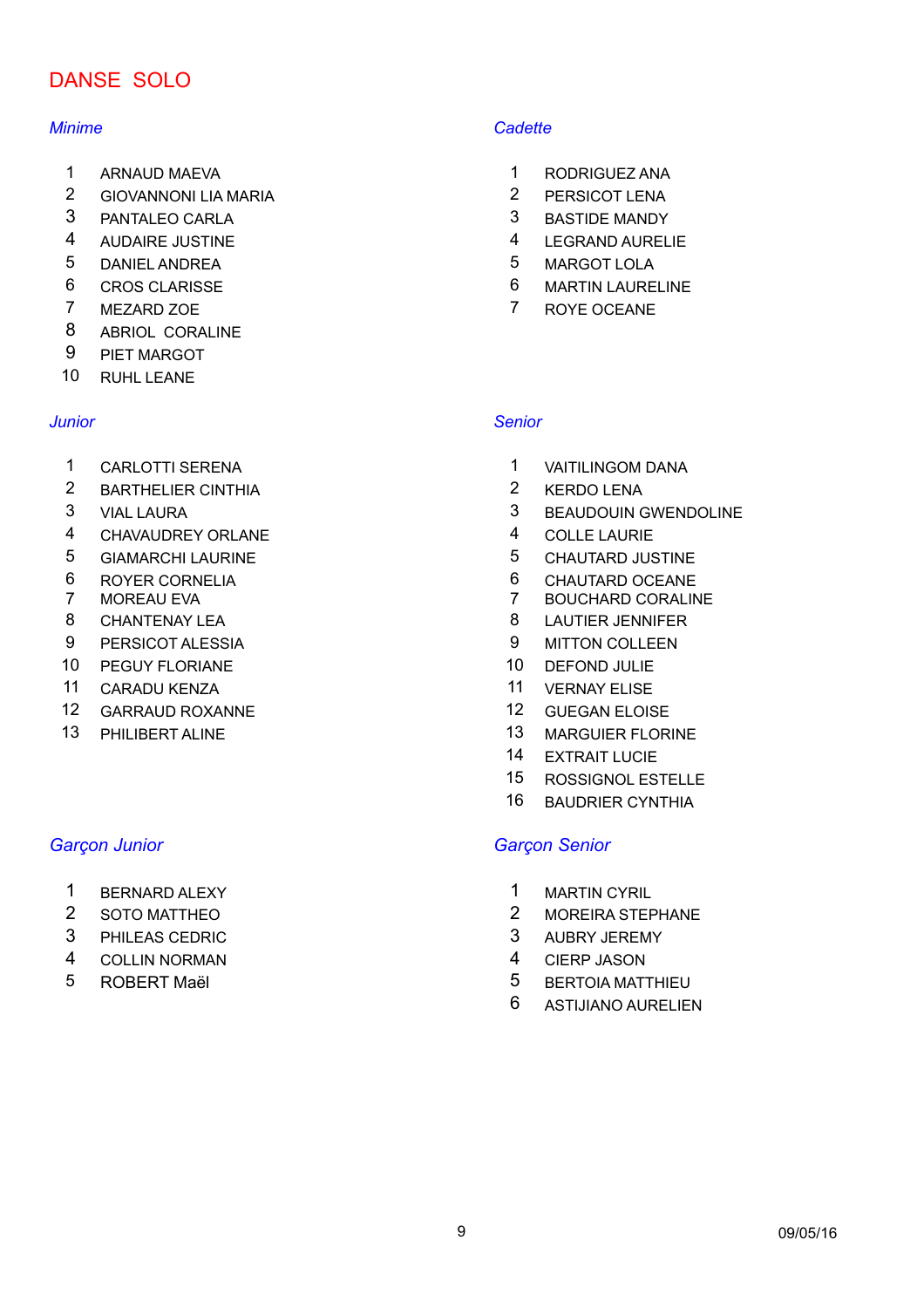# EQUIPES DE TWIRLING

### *Petite Minime*

- 
- 2 MARTIGUES
- 3 LA VALLEE DE L ISSOLE 1 BOURG LES VALENCE

- 1 CHAPONOST
- 2 ST LAURENT DU MEDOC *Petite Senior A*
- 3 LES DAUPHINES
- 4 ST ETIENNE DES OULLIERES 2 1 CHAPONOST
- 

- 1 SIX FOURS 1 VEDENE
- 

# EQUIPES DE DANSE - TWIRL

### *Petite Minime*

- 1 LA VALLEE DE L ISSOLE
- 

- 
- 

### *Petite Senior A*

- 1 E MARINELLE
- 2 MONTARGIS 1 CHAGNY
- 3 LA VALLEE DE LISSOLE 2 VAUGNERAY

### *Grande Minime*

1 SIX FOURS

### 1 CEZAC *Petite Junior A*

- 
- 2 CEZAC
- 3 ST ETIENNE DES OULLIERES 1
- **Petite Junior B** 4 LA VALLEE DE L ISSOLE
	- 5 SAINT VIVIEN

- 
- 5 LES PHOENIX 2 LA VALLEE DE L ISSOLE

### *Grande Minime Grande Junior A*

- 
- 2 LA VALLEE DE L ISSOLE 2 ST ETIENNE DES OULLIERES

### *Petite Junior A*

- 2 MARTIGUES 2 MARTIGUES
	- 2 VEDENE
- **Petite Junior B** 3 BOURG LES VALENCE
	- 4 CEZAC
	- 1 SIX FOURS 6 LA VALLEE DE L ISSOLE
	- 2 LES FUNKIES DIGNE 6 ST ETIENNE DES OULLIERES
		- **MONTARGIS**

### *Petite Senior B*

- 
- 
- 3 LES STARLINES

### *Grande Junior A*

1 E MARINELLE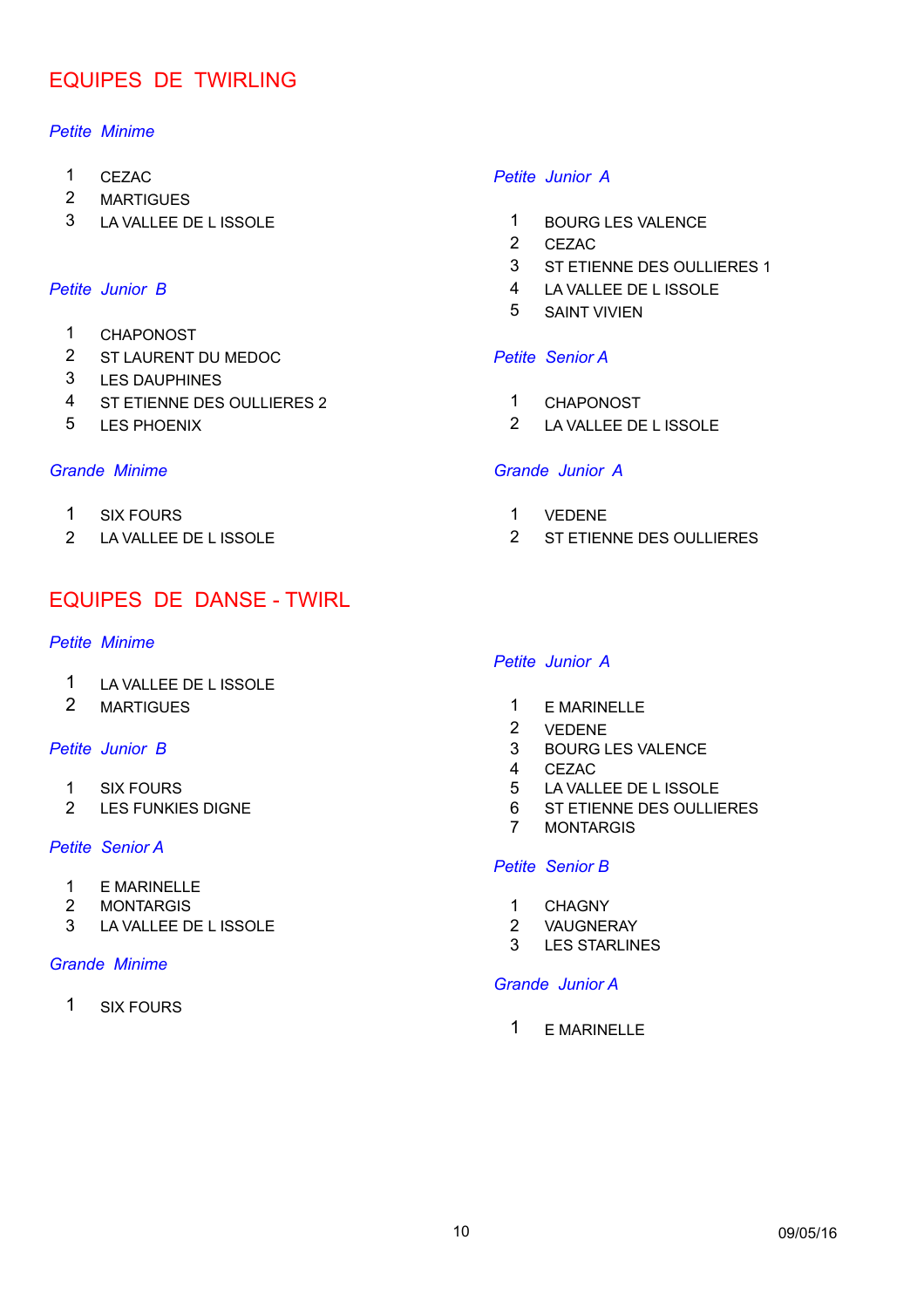# POMPONS

### *Petite Junior*

- 1 LES STARLINES
- 2 LES FUNKIES DIGNE
- 3 CANET D AUDE
- 4 BOURG DE PEAGE

# **GROUPE**

### *Petite Minime*

- 1 SIX FOURS<br>2 LA VALLEE I
- LA VALLEE DE L ISSOLE

*Présélectionné pour le Bâton d'Or 2016*

## FINALE Danse Twirl Minime

- 1 LA VALLEE DE L ISSOLE
- 2 SIX FOURS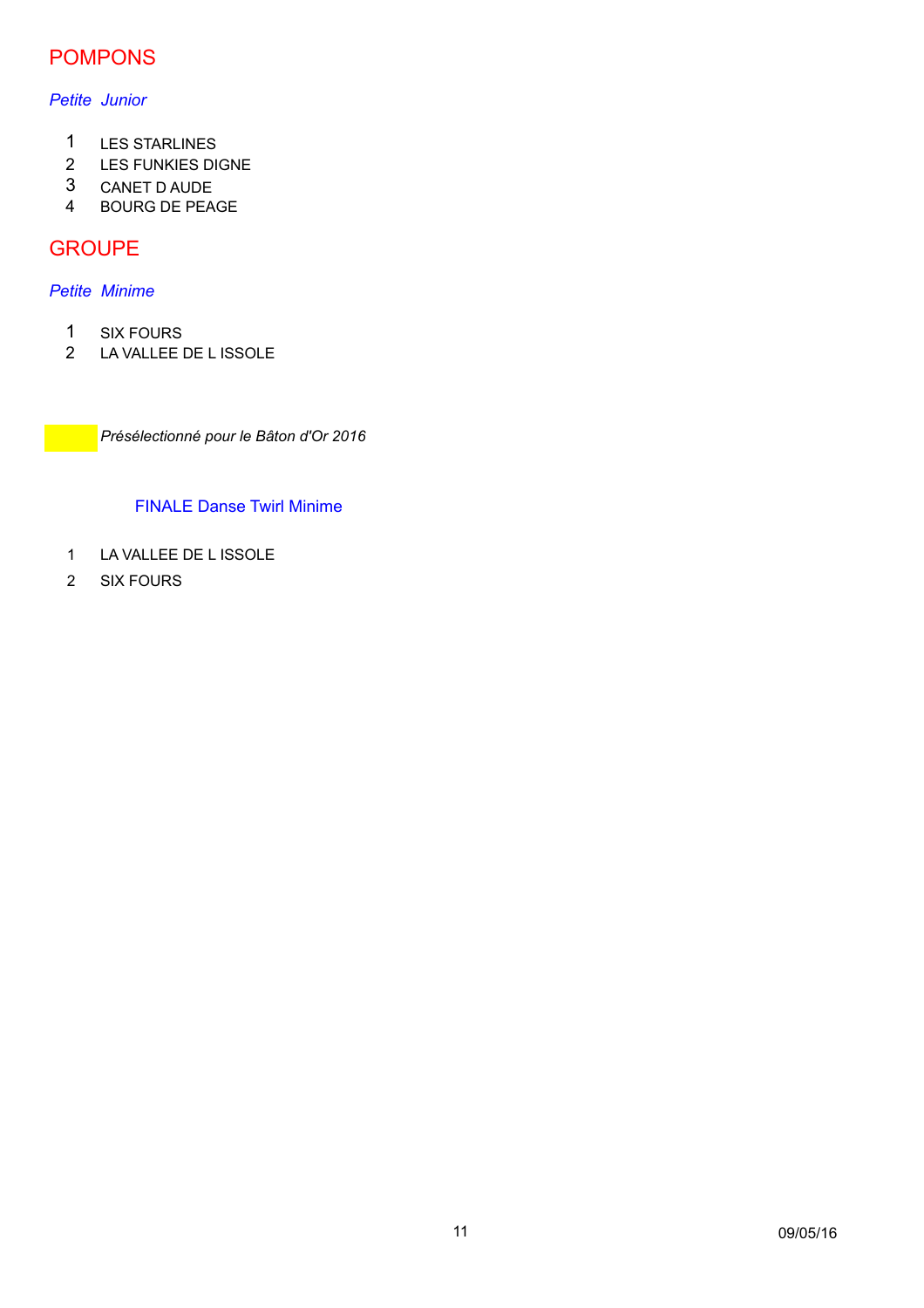# 1 BATON Sélection Couloirs *Préliminaire Minime B*

- 
- 
- VIGINEIX OCEANE 5 BELLON CHLOE
- 
- PETIT CAMILLE 7 LACZI JOHANNA
- 6 ROCHIER LISON 8 FLATTIER ALEXIA
- CASTAGNETTA JULIA 9 SOTO PALOMA
- 

### *Préliminaire Minime C* 12 BONIN MAILYS

- 
- 2 GROSBOIS LILOU 15 ARNAUD CLEA
- 3 DAVENEL AGATHE 16 DEREPAS APOLLINE
- 4 PELLEN MARINE 17 TUTRICE MELINE
- 
- 
- 
- LAGOUTTE LILOU 21 BOURHAZ SABRINA
- VUILLEY MAEVA 22 CHOCHOI LILOU
- 
- CREPIEUX TANIA
- 
- MENAND TIPHAINE
- 
- 
- 
- EL FELLAH LIA 4 LAINE LEA
- 18 GRANJON LOUANE 18 SANTONIA STARTER SOLENN
- 19 VERNUSSE OCEANE 6 SARPAUX ANAIS
- 
- 21 RENAUD MARGAUX 8 DUVAL CHLOE

- *Préliminaire Minime A* 1 FERRERES MORGANE
	- DE ZALEWSKI MARGOT
	- 1 LOURENCO INES 2012 10:00 10:00 10:00 10:00 10:00 10:00 10:00 10:00 10:00 10:00 10:00 10:00 10:00 10:00 10:00 10:00 10:00 10:00 10:00 10:00 10:00 10:00 10:00 10:00 10:00 10:00 10:00 10:00 10:00 10:00 10:00 10:00 10:00 10:
	- 2 PREVOST TYNA 2 2 PREVOST TYNA
		-
	- MASSON LOUANE 6 LARRUE DE LEMOS SHARLEN
		-
		-
		-
	- 8 PINARD ANAELLE 10 BERGEON BRUN SOELHY
		- CELLIER SERVIER LAURIANE
		-
		- VALLA LIZEA
	- 1 BACIGA ELSA 14 DEBAETS DORINE
		-
		-
		-
	- 5 LEVISSE LALIE 18 NANIA-JOLLY ELINA
	- 6 RAVASIO LISA 19 DROGUE MAEVA
	- RADONDY CLAIRE 20 DUMORTIER SARAH
		-
		-
	- VALENTIN OLIVIA 23 JACQUIN AGNIEU TALLIA

### BUISSIER MANON *Préliminaire Cadette A*

- 14 ANTOINE ARWEN 15 1 MORILLON MANON
- SANCHEZ TIFFAINE 2 JAROSZEWSKI CARLA
- BERNARD STACY 3 VAN KERCKVOORDE LIZA
	-
	-
	-
- 20 LEFAUCHEUX AILISA 20 LAVIOLETTE ROMANE
	-
	- ROBERT JORDANE
	- DUPONT JOANE
	- FERRIER ANAELLE
	- JOURNOUD FLAVIE
	- NERIN LANA
	- DUFRAISSE ALEXIA
	- MARASCHEK AMELIE
	- COUVELARD MANON
	- JACINTO TIFFANY
	- TAULERE AMBRE
	- COQUET OCEANE
	- JARNIAC OCEANE
	- GUILLARD MANON
	- GUILLOT LISA
	- CHAKMA LAURA
	- GUERIN OPHELIE
	- AUSSENAC MORGANE
	- KESSLER CERENA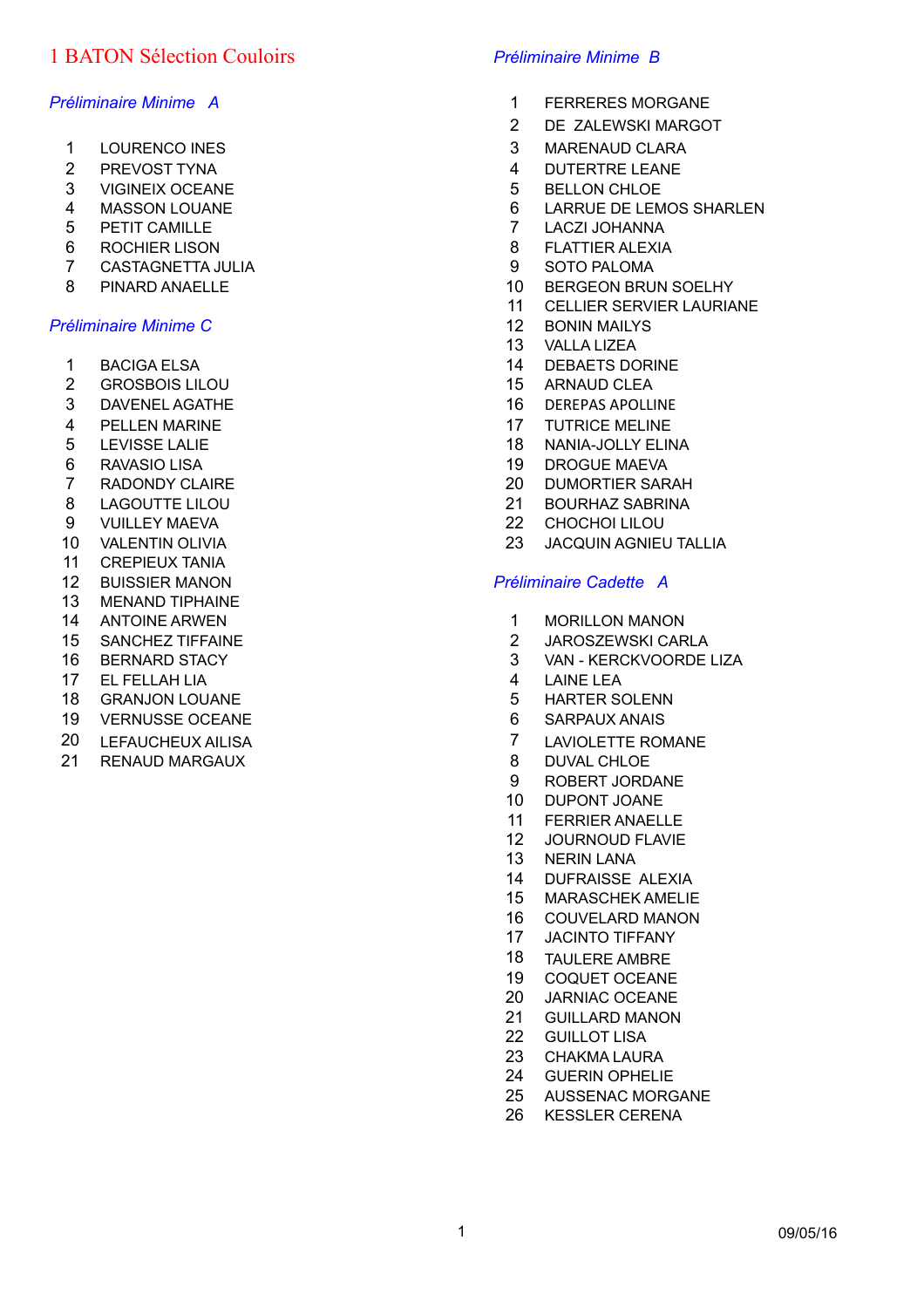- 
- 2 MARTIN LAURA 2 DOYEN JADE
- 3 TOUSSAINT CORALIE 3 FERREIRA THALIA
- 
- 5 MATHIVAT CHLOE 5 HENIQUE OCEANE
- 6 LAUGIER JULIA 6 FERREIRA LEA
- 
- 
- 9 BANDIERA CALISTA 9 LAUGIER MATT
- 
- 
- 
- 13 MATJASEC QUENTIN 13 ENFER MANON
- 14 PEGAND JULIANE 14 JORIS ESTELLE
- 15 GUERIN LUCILLE 15 GAMPER LEA
- 16 RABA MAUD
- 17 DELORME SOLENE *Préliminaire Cadette D*
- 18 THARAN JOYCE
- 
- 20 COLLIN OCEANE 2 STEBOUN EVE
- 
- 22 NORMAND DARYNA 4 PETILLEAU LOUNA
- 23 REHOUDJA CLARA 5 VALENTIN CARLA
- 

## **Préliminaire Junior A** 2008 and 2009 and 2009 and 2009 and 2009 and 2009 and 2009 and 2009 and 2009 and 2009 and 2009 and 2009 and 2009 and 2009 and 2009 and 2009 and 2009 and 2009 and 2009 and 2009 and 2009 and 2009 and

- 
- 
- 
- 4 GROLLEAU ILANA 13 ROJAS CARLA
- 
- 
- 7 GAUDET MORGANE 16 SERENA MARIE
- 8 MARNAS MARIE 2008 17 BEINAT MANON
- 9 COLTEL CORALIE 18 BENNACER LISA
- 10 CHENY SHARON
- 
- 12 COULON ANDREA
- 
- 
- 
- 
- 17 LEJOUR AMANDINE **17** LEJOUR AMANDINE

### *Préliminaire Cadette B Préliminaire Cadette C*

- 1 HOREN MAYLLIS 2002 2003 1 FRENAL ORNELLA
	-
	-
- 4 NIELSEN JADE 4 LAVENU CORALIE
	-
	-
- 7 PITTONI CLARA 7 GONNEAU RACHELLE
- 8 GILLES LEONIE 8 GAUTHE MATHILDE
	-
- 10 GNAGY AMAELYS 10 GAEREMYNCK KEMY
- 11 OLIVERO STECY **11 GUILLAUME CLARA**
- 12 MAUJEAN LOAN 12 FAUCHE ALYSSIA
	-
	-
	-

- 19 MICHAT JULIE 2001 10 MARCELLY LEA
	-
- 21 SAINTAGUET EMMA 3 MELCQUIOUD OCEANE
	-
	-
- 24 REHOUDJA MANON 6 BENIOUAL DEBORAH
	- 7 MARTIN MANON
	-
	- 9 VIETTI MORGANE
- 1 DUFOSSE CLARA 10 RATIGNIER VIOLAINE
- 2 LUCHETTI LAURA 11 SAINT MARTIN MEGANE
- 3 COMBE MARION 12 BORRAZ JESSICA
	-
- 5 CAMERA EVA 14 BOUKHELIFI CYLIA
- 6 MILLET MANON 15 BLANCHIER ALEXIA
	-
	-
	-

### 11 LAFAY AMELIE *Préliminaire Junior D*

- 13 GRAZIANI LOU 1 LASSALE MARINE
- 14 GUINAND EMILIE 2 ARCHIETTI SHIRLEY
- 15 GISCLON LISA 3 GOY CORALIE
- 16 LEXTRAIT LAURA **16 LEXTRAIT LAURA** 16 LEAD 14 BOUCHET VANESSA
	-
	- 6 CROZIER JUSTINE
	- 7 MAUJEAN CORALINE
	- 8 GUTH TIPHAINE
	- 9 SANCHEZ MARION
	- 10 QUIBLIER ROSALIE
	- 11 PUYRAVAUD NOEMIE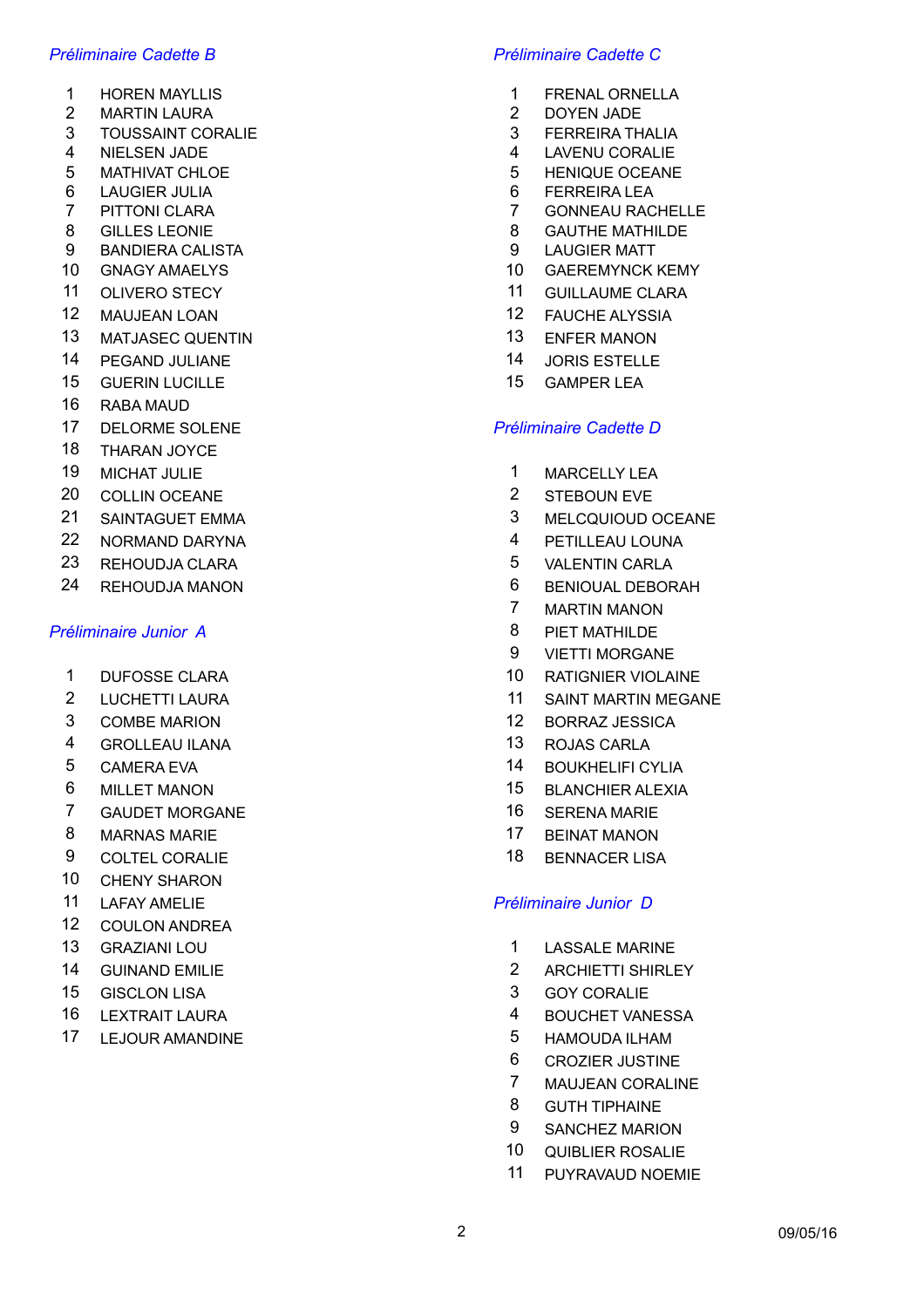- 1 TESTA SAMSON ALIZEE 1 MIQUAU LAURIANE
- 2 PUYJALINET MAEVA 2 SANTONI LAURA
- 3 MISINKIEWIEZ ALISON 3 LACHAUD CHLOE
- 
- 
- 
- 
- 
- 9 PAHUD MELYNN 9 PRAS MEGGIE
- 10 BERTORELLO OCEANE 10 GARCIA LEA
- 11 NAOUR CASSANDRE 11 BELOTTI ANAIS
- 12 PETILLON SIXTINE 12 TOIRE MARINA
- 13 RAGUE AXELLE 13 QUINTAR LOU
- 
- 
- 
- 

- 
- 2 CAVATORTA MAELINE
- 
- 
- 
- 6 COLLIN Norman 4 ROBERT MAEL
- 7 LACZI REBECA 5 RUHL ELYNE
- 8 DONIS CAMILLE **1999 CONINGLE 2008** 6 BAYE KASSANDRA
- 9 COLOMBET CHARLYNE 7 AUBRY LEA
- 10 LARRUE DE LEMOS FLORA 8 PREVOST SARA
- 11 COLOMBET VILLET LOU ANN 9 BORRAZ KELLY
- 
- 13 LEFRANCAIS LAURA 11 ALLARD ELEA

- 
- 2 MICHALLET MARIE LAURENCE 2 PETITBON MELISSA
- 3 CARADU MYRIAM 3 REY OCEANE
- 4 GOUILLE MARIE ANGE 4 ROUSSEAU MANON
- 
- 
- 7 FURET MORGANE 7 TORRES LOANA
- 8 KHELAIFIA ANDREA 8 BENOIT JADE
- 9 MORLAT CHARLOTTE 9 BAYLE AMELIE
- 
- 11 ERHARDT LUDIVINE 11 RABA AMELIE
- 12 FOLIO LOUISE 12 VAURY NINON
- 

### *Préliminaire Junior B Préliminaire Junior C*

- 
- 
- 
- 4 BUISSIER OCEANE 4 NAMOUCHI CHEIMA
- 5 BAPT EMMA 5 MOREIRA DE SOUZA ELIZABETH
- 6 TEUFEL CHLOE 6 THARAN SHARON
- 7 ARAGON EVA 7 BOULANGER MARINE
- 8 PEREIRA JULIE 2009 2009 2010 2010 2010 2010 2010 2010 2010 2010 2010 2010 2010 2010 2010 2010 2010 2010 2010 2010 2010 2010 2010 2010 2010 2010 2010 2010 2010 201
	-
	-
	-
	-
	-
- 14 SARPAUX MANON 14 PASQUIER MARIE LOU
- 15 SIRE LAURE 15 HEDOUCHE MARINA
- 16 SARR KHADY 16 DIGAS CAMILLE
- 17 BON CORNELLIA 17 LAVIOLETTE OCEANE
	- 18 VACHET ESTHER
- *Intermédiaire Cadette A* 19 SAMBON MATHILDE

### 1 CHENAULT ELODIE *Intermédiaire Cadette B*

- 3 ORIAL JULIE 1 PACHECO KELLY
- 4 FABIEN LILLY 2 VALDRIGHI LAURA
- 5 CHALARD SELENA 3 BORDET SIMONNET CAMILLE
	-
	-
	-
	-
	-
	-
- 12 HUMSKI LEA 10 AYED MAISSANE
	-

### *Intermédiaire Junior A Intermédiaire Junior B*

- 1 FINALINE 1 REVILLON ALLAN
	-
	-
	-
- 5 JAMMET LEA 5 RENOUX ANAIS
- 6 LOPES SHANI 6 PHILEAS MARINA
	-
	-
	-
- 10 JOUVENEL LUDIVINE 10 BERTOLINO MADISON
	-
	-
- 13 FELARD ALICIA 13 TOUSSAINT LINE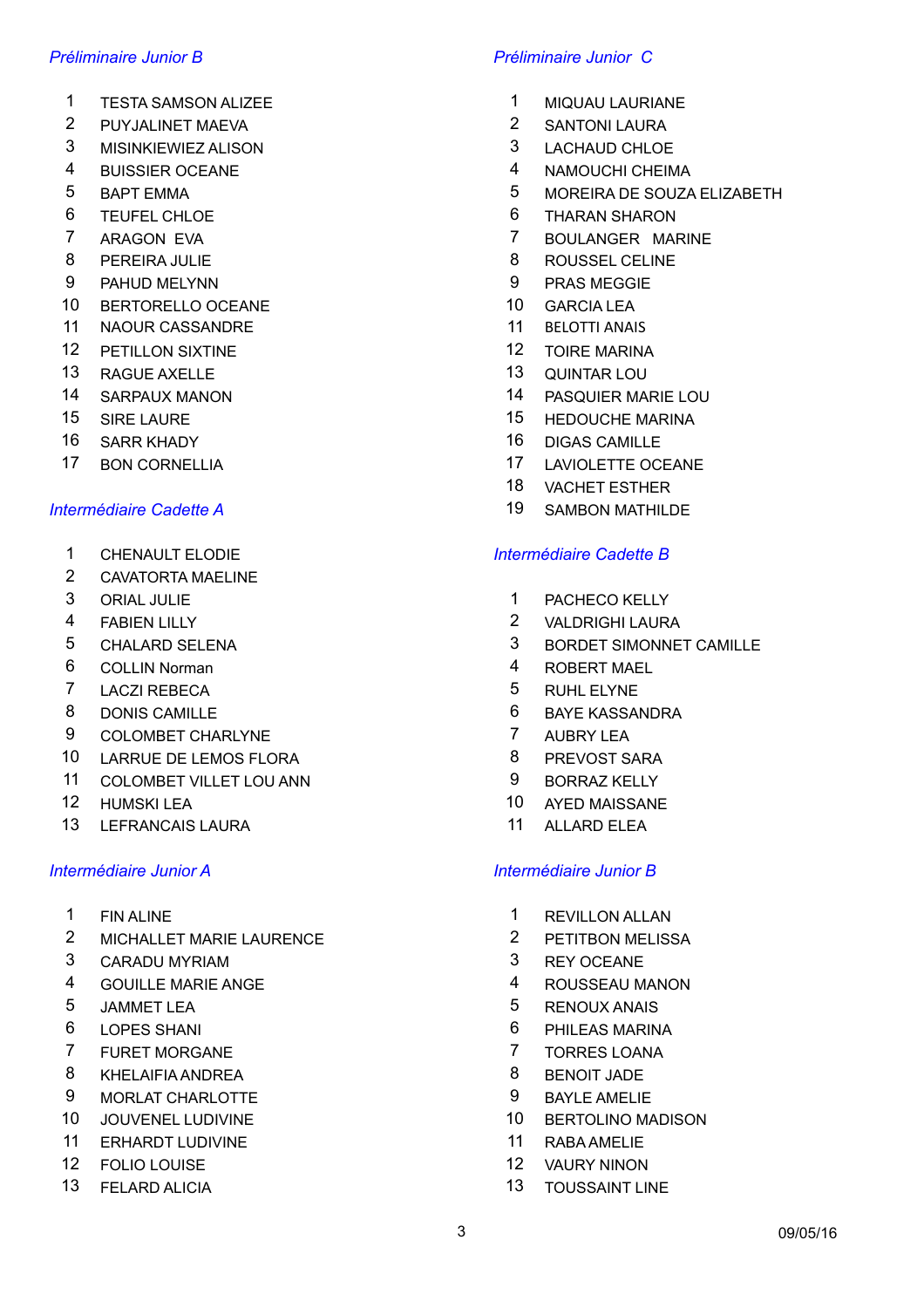# STRUTTING

- 1 GIOVANNONI LIA MARIA 1 LACZI REBECA
- 2 ARNAUD MAEVA 2 ORIAL JULIE
- 
- 

- 1 GIAMARCHI LAURINE 1 PIRES SONIA
- 2 CHAVAUDREY ORLANE 2 COLLE LAURIE
- 3 MOREAU EVA 3 KERDO LENA
- 
- 
- 
- 7 TESTA SAMSON ALIZEE 7 DAGONNEAU LEA
- 

# **DUOS**

## *Supérieur Cadette*

- 1 CAVATORTA MAELINE / VALDRIGHI LAURA
- 2 MARGOT LOLA / PERSICOT LENA
- **3** BORDET SIMONNET CAMILLE / MARTIN LAURELINE
- 4 BERNARD ALEXY / BLANC LAURINE

## *Supérieur Junior*

- 1 CARLOTTI SERENA / MOUYSSET MANON
- 2 MOREAU EVA / LOPES SHANI
- 3 JAMMET LEA / ROYER CORNELIA
- 4 PHILEAS CEDRIC / PHILEAS MARINA

### *Supérieur Senior*

- 1 KERDO LENA / VAITILINGOM DANA
- **2** BEAUDOUIN GWENDOLINE / CIERP JASON
- 3 FOLIO LORY / FOLIO LOUISE
- 4 VERNAY ELISE / PARCERO LAURIE

## *Supérieur Minime Supérieur Cadette*

- 
- 
- 3 MEZARD ZOE 3 PACHECO KELLY
- 4 PANTALEO CARLA 2008 12 CAVATORTA MAELINE
	- 5 BASTIDE MANDY
	- 6 AUBRY LEA
	- **7** HOREN MAYLLIS
	- 8 COLOMBET CHARLYNE

## *Supérieur Junior Supérieur Senior*

- 
- 
- 
- 4 VIAL LAURA 4 BEAUDOUIN GWENDOLINE
- 5 BARTHELIER CINTHIA 6 CONSTRUCTED TO BOUCHARD CORALINE
- 6 CARADU KENZA 6 CHAUTARD JUSTINE
	-
- 8 CAMERA EVA 8 HANS MELANIE